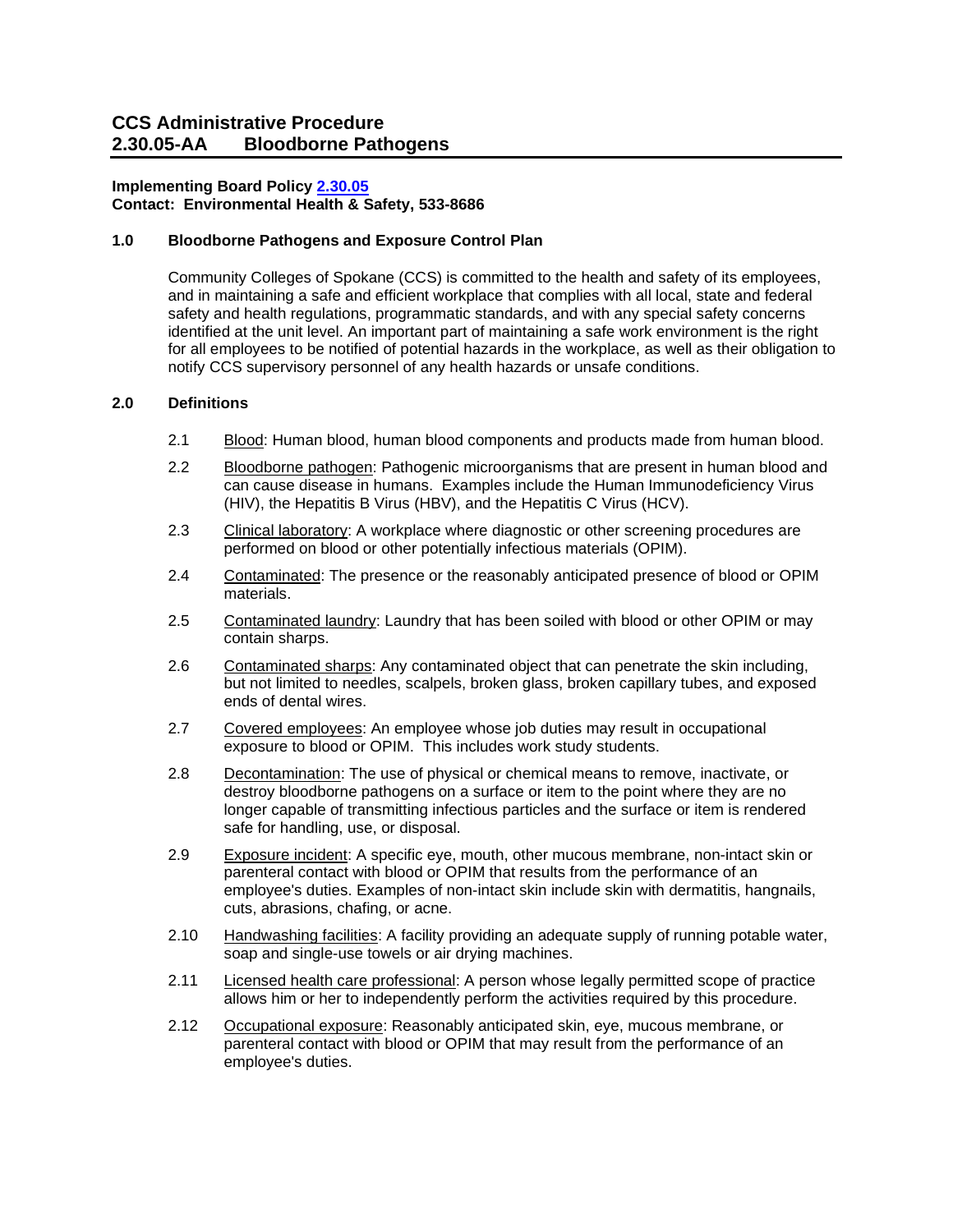- 2.13 Other potentially infectious materials (OPIM): Includes all of the following:
	- dental procedures, any bodily fluid that is visibly contaminated with blood, and all body fluids in situations where it is difficult or impossible to differentiate 2.13.1 Human body fluids: Semen, vaginal secretions, cerebrospinal fluid, synovial fluid, pleural fluid, pericardial fluid, peritoneal fluid, amniotic fluid, saliva in between body fluids;
	- 2.13.2 Any unfixed tissue or organ (other than intact skin) from a human (living or dead);
	- tissues from experimental animals infected with HIV or HBV; and 2.13.3 HIV-containing cell or tissue cultures, organ cultures, and HIV- or HBVcontaining culture medium or other solutions; and blood, organs, or other
	- 2.13.4 Blood and tissues of experimental animals infected with bloodborne pathogens.
- head, body, arms, hands, legs, and feet, such as goggles, helmets, head covers, 2.14 Personal Protective Equipment (PPE): an item or items used to protect the eyes, face, gloves, rubber slickers, disposable overalls, safety footwear, protective shields, and barriers.
- 2.15 Regulated waste: Regulated waste is any of the following:
	- 2.15.1 Liquid or semiliquid blood or OPIM;
	- 2.15.2 Contaminated items that could release blood or OPIM in a liquid or semiliquid state, if compressed;
	- 2.15.3 Items that are caked with dried blood or OPIM and are capable of releasing these materials during handling;
	- 2.15.4 Contaminated sharps; and
	- 2.15.5 Pathological and microbiological wastes containing blood or OPIM.
- $2.16$ Source person: A person, living or dead, whose blood or OPIM may be a source of occupational exposure to the employee.
- 2.17 Sterilize: The use of a physical or chemical procedure to destroy all microbial life including highly resistant bacterial endospores.
- 2.18 **Universal precautions:** Practice of assuming all blood, body fluids, and OPIM are infected with bloodborne pathogens.

#### **3.0 Responsibilities**

- 3.1 Covered employees are responsible for complying with all aspects of the CCS Environmental Health and Safety Program, including the Bloodborne Pathogen Exposure Control Plan, and in the safe performance of their assigned duties and for compliance with all applicable safety rules and regulations.
- 3.2 Departments with Covered Employees must ensure that:
	- 3.2.1 Covered employees and their supervisors comply with the contents of this procedure;
	- 3.2.2 Covered employees are trained according to section 5.0 of this procedure;
	- 3.2.3 Covered employees are offered a Hepatitis B virus vaccination at the time of hire or when their job duties change such that they become a covered employee; and
	- 3.2.4 A copy of this procedure is accessible to all covered employees.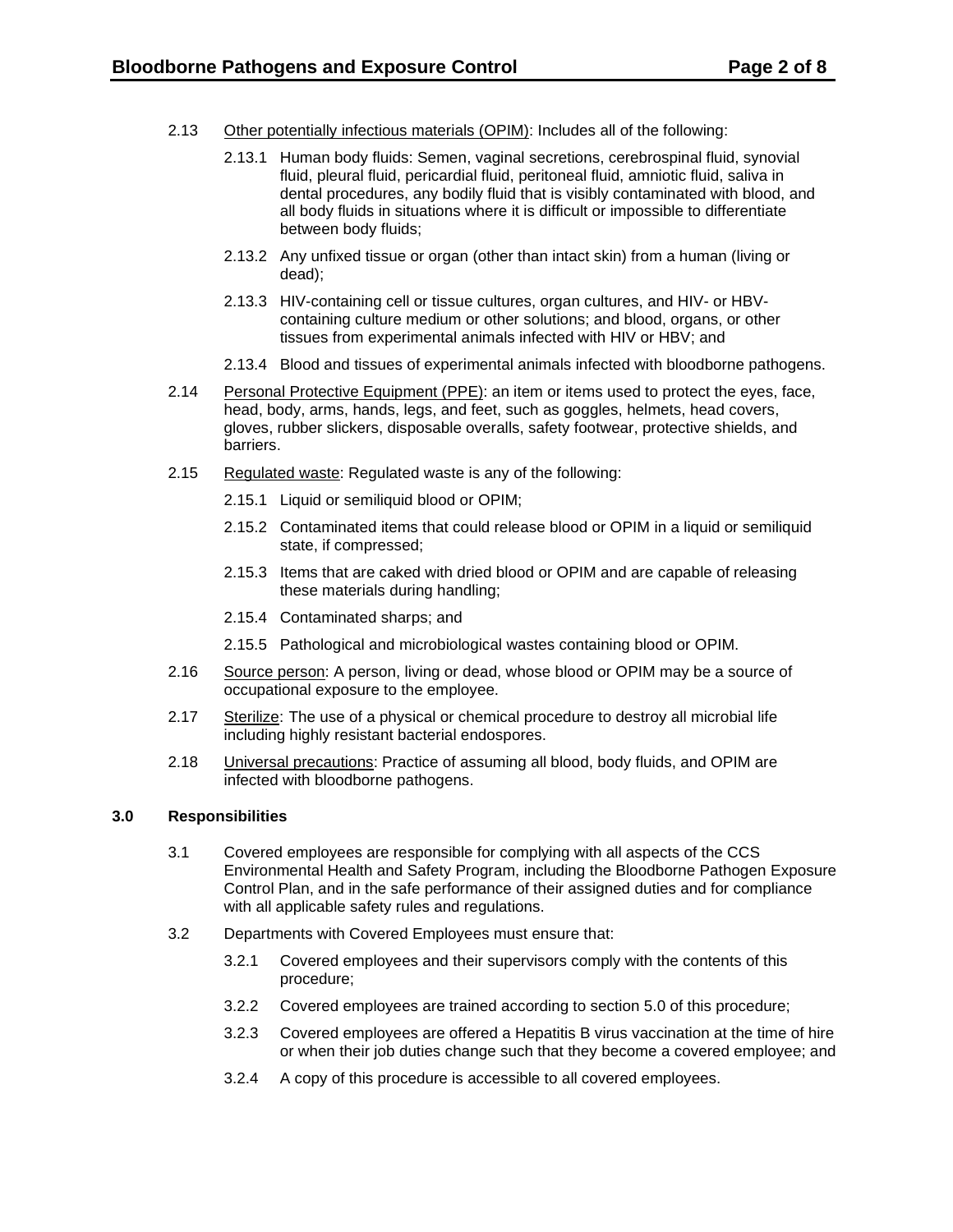- 3.3 Environmental Health and Safety (EH&S) Office must ensure that:
	- 3.3.1 This procedure is reviewed at least annually, and whenever necessary, to ensure that they reflect best practices for reducing or eliminating exposure to bloodborne pathogens; and
	- 3.3.2 Appropriate training and consultation are available for departments with covered employees.
- 3.4 Facilities Department must ensure that:
	- 3.4.1 Appropriate sharps receptacles are:
		- 3.4.1.1 Accessible in every building;
		- 3.4.1.2 Maintained in good repair; and
		- 3.4.1.3 Emptied regularly.
- 3.5 Human Resources Office (HRO) will:
	- $3.5.1$ Maintain employee occupational exposure medical records;
	- $3.5.2$ Maintain employee medical consent and waiver records; and
	- $3.5.3$ Ensure appropriate information is communicated to medical professionals treating injured employees.

#### **4.0 Exposure Control Plan**

- 4.1 Covered Employees Determination
	- 4.1.1 Departments are responsible for:
		- 4.1.1.1 Reviewing employee job descriptions and duties annually to determine if employees are at risk of occupational exposure;
		- 4.1.1.2 Ensuring that covered employee job descriptions note which duties may result in occupational exposure; and
		- 4.1.1.3 Maintaining a list of all their covered employees.
	- 4.1.2 The Environmental Health and Safety Office will provide consultation, at the request of the department, to help identify which employees are covered by this procedure.
- 4.2 Infection Control System
	- 4.2.1 Universal Precautions
		- disease, whether or not the source person has been identified as having 4.2.1.1 Employees must assume all blood and OPIMs contain a bloodborne a bloodborne disease.
	- 4.2.2 Engineering Controls

Engineering controls help to eliminate or minimize employee exposure to bloodborne pathogens. At CCS, the following engineering controls will be utilized:

- every building. 4.2.2.1 Use of sharps container for disposable sharps. They are accessible in
- 4.2.2.2 Use of containers and appropriate disposal bags for potentially infectious waste.
- 4.2.2.3 Hand-washing facilities that are accessible to the employees exposed to blood and OPIM.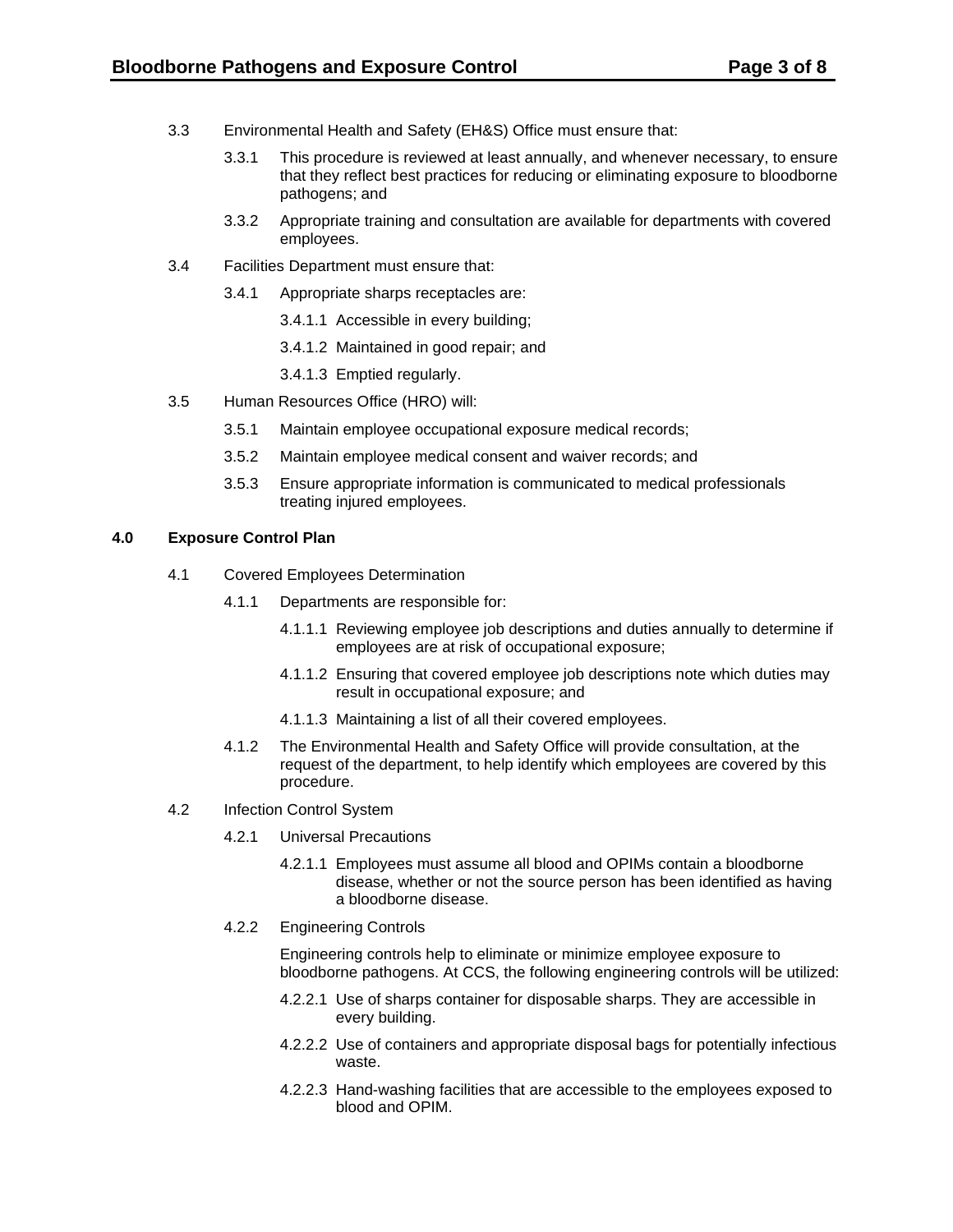- $4.2.3$ Use of Personal Protective Equipment (PPE)
	- 4.2.3.1 CCS provides PPE to employees as needed to perform their job duties (see CCS Procedure [2.30.05-W Personal Protective Equipment](https://shared.spokane.edu/ccsglobal/media/Global/PDFs/District/Policies/CH2/2.30.05_WorkplaceSafety/2-30-05W_PersonalProtectiveEquipment.pdf)  [Provision, Use and Care\)](https://shared.spokane.edu/ccsglobal/media/Global/PDFs/District/Policies/CH2/2.30.05_WorkplaceSafety/2-30-05W_PersonalProtectiveEquipment.pdf).
	- 4.2.3.2 All employees using PPE must:
		- eye, nose, or mouth. 4.2.3.2.1 Wear appropriate face and eye protection when splashes, sprays, or droplets of blood or OPIM pose a hazard to the
		- 4.2.3.2.2 Wear appropriate gloves when they:
			- Can reasonably anticipate hand contact with blood or OPIM.
			- Handle or touch contaminated items or surfaces.
		- 4.2.3.2.3 Replace gloves if torn, punctured, contaminated, or otherwise damaged.
		- 4.2.3.2.4 Decontaminate reusable gloves if they don't show signs of cracking, peeling, tearing, puncturing, or other deterioration.
		- 4.2.3.2.5 Never wash or decontaminate disposable gloves for reuse.
		- 4.2.3.2.6 Wash hands immediately or as soon as feasible after removal of gloves or other PPE.
		- 4.2.3.2.7 Remove PPE after it becomes contaminated, and before leaving the work area.
		- 4.2.3.2.8 Dispose of contaminated PPE in designated containers.
		- 4.2.3.2.9 Remove blood- or OPIM-contaminated garments immediately or as soon as feasible, in a manner that avoids contact with the contaminated surface.

#### $4.2.4$ 4.2.4 Sharps

- 4.2.4.1 Contaminated needles and other contaminated sharps will not be recapped or removed from their sources (e.g., syringes). Contaminated reusable sharps must be placed in appropriate containers until properly reprocessed. These containers must be puncture resistant, properly labeled, and leakproof.
- 4.2.4.2 Broken glassware which may be contaminated must not be picked up by hand. Use a brush and dustpan, tongs or forceps.
- 4.2.4.3 Contaminated sharps must not be stored or processed in a manner that requires employees to reach into a container by hand to retrieve the sharps.
- 4.2.4.4 Contaminated sharps must be discarded into containers that are closable, puncture resistant, leak-proof, and properly labeled or colorcoded.
- 4.2.4.5 Sharps containers must be easily accessible, remain upright, replaced regularly, and never allowed to be overfilled.
- 4.2.4.6 Sharps containers must be securely closed when being moved.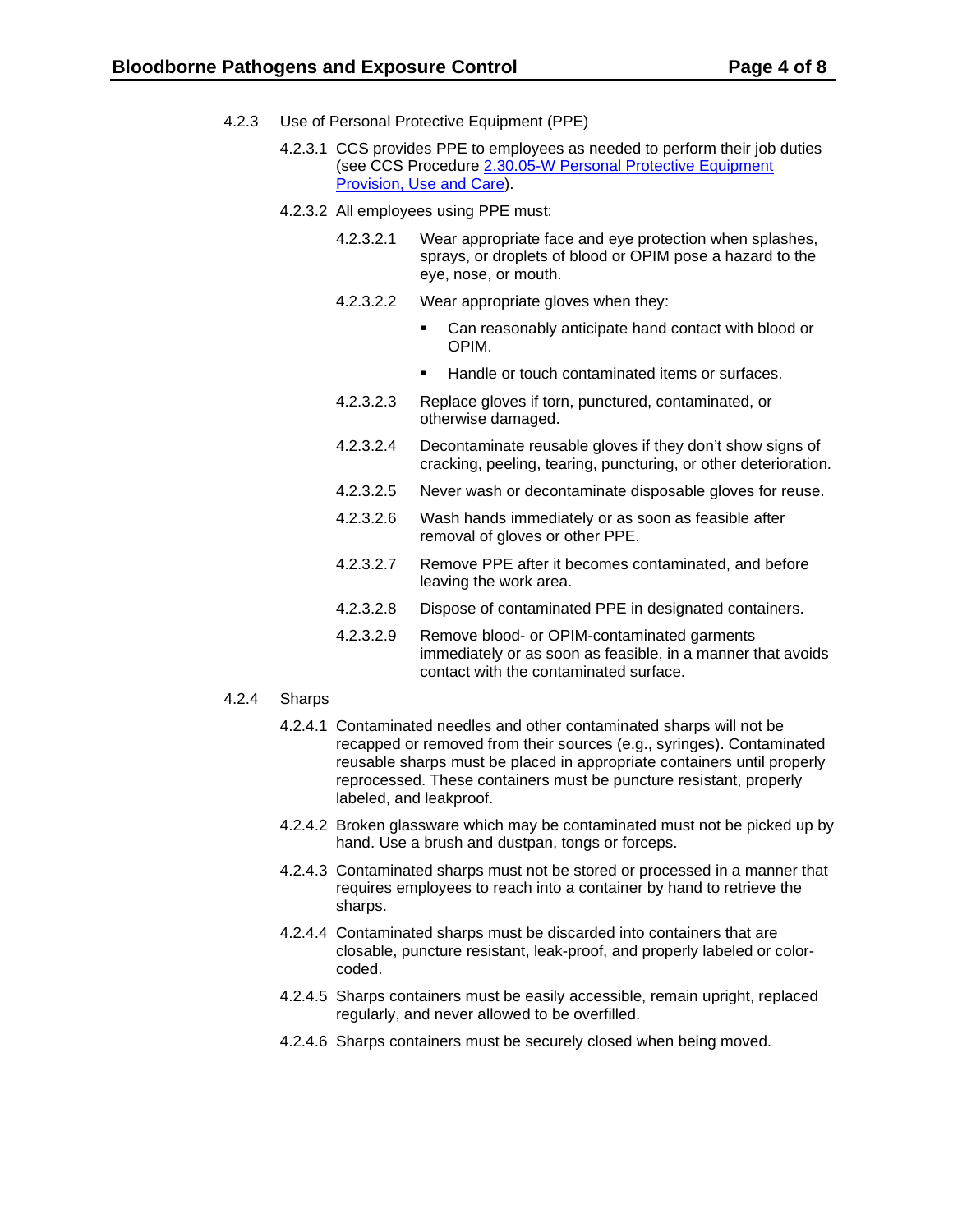- $4.2.5$ Sharps & Medical Waste
	- contaminated by blood, body fluids or OPIM. It includes but may not be 4.2.5.1 Generally, medical waste refers to healthcare waste that may be limited to:
		- **Paper Towels**
		- Wipes
		- **Gloves**
		- **Syringes without Needles**
		- Syringes with needles or sharp objects
		- Bandages or dressings with small amounts of dry blood or fluid
	- 4.2.5.2 Objects or instruments that are contaminated with blood, bodily fluids, or other infectious agents, which could penetrate the skin. They include the following:
		- **Hypodermic needles**
		- **Scalpel blades**
		- **Lancets**
		- **Syringes with needles attached**
		- IV tubing with needles attached
		- **Segregation and Storage**
	- 4.2.5.3 Prior to disposal, medical and sharps wastes must be stored in containers specifically designed for containment of this type of waste. The containers are normally red and have the biohazard symbol (shown here) on the container.



- 4.2.5.4 Employees need to put each type of medical/sharps waste in its proper disposal container as described below.
	- 4.2.5.4.1 Place medical waste such as dressings, bandages, toweling, etc. into an infectious waste bag with the biohazard symbol on it prior to disposal.
	- 4.2.5.4.2 Place sharps into a sharps container. A sharps container is typically constructed of hard plastic with the biohazard symbol.
- 4.2.5.5 After filling and sealing the disposal containers, they should be moved into a medical waste bin for disposal. The EH&S office can provide the medical waste bin in the sizes of 31 and 43 gallons to the departments who need to dispose their medical/sharps waste.
- [Order](https://dlweb.megamation.com/spokanecc/DLWEB.php/O4W_INFO_PAGE) for their disposal. 4.2.5.6 When the sharps/medical waste are ready for pick-up, submit [Work](https://dlweb.megamation.com/spokanecc/DLWEB.php/O4W_INFO_PAGE)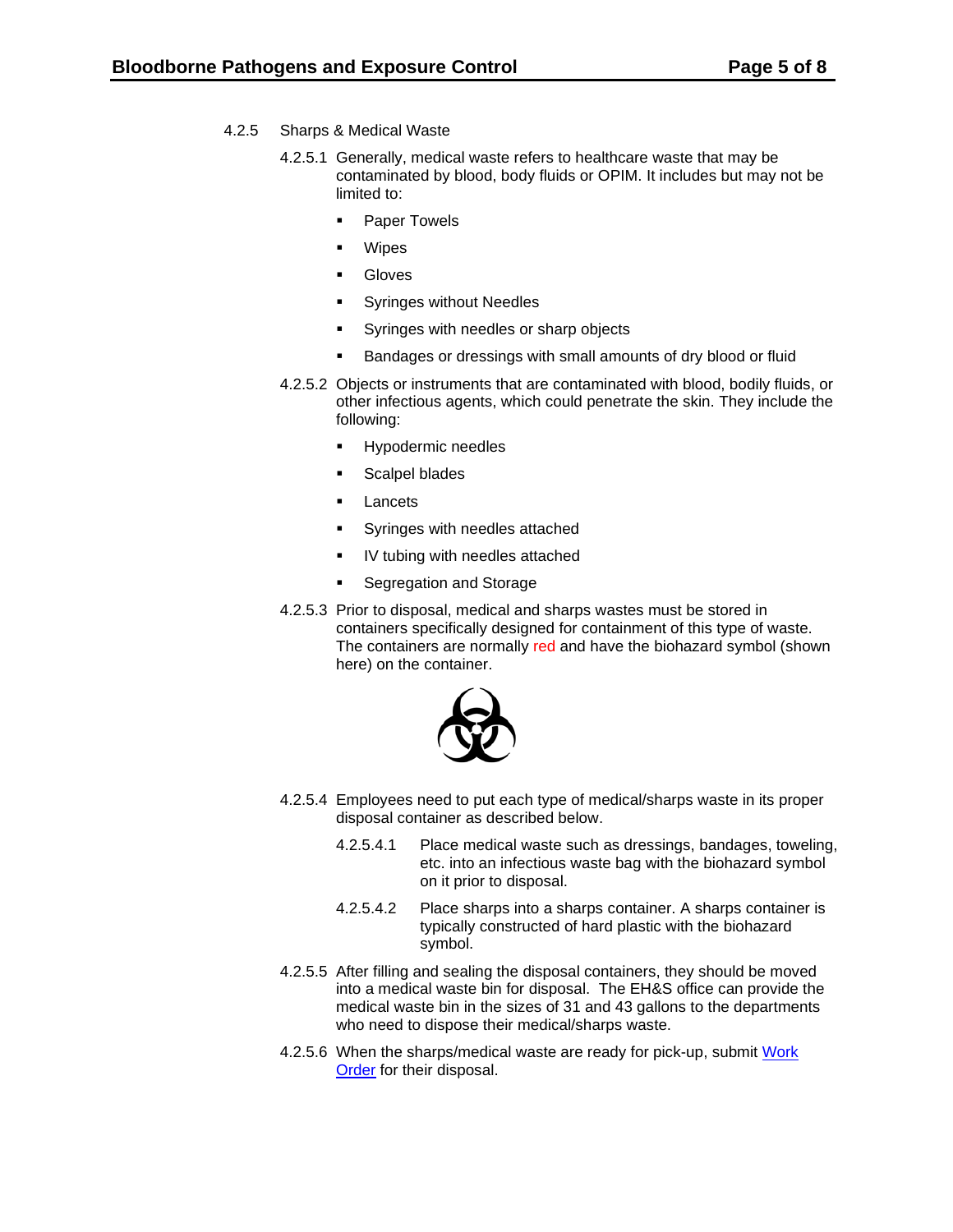- $4.2.6$ Labeling
	- 4.2.6.1 Warning labels will be affixed to containers of regulated waste, refrigerators and freezers, and other containers used to store, transport or ship blood or OPIM.
	- 4.2.6.2 Labels will include the following legend:



#### 4.2.7 Housekeeping

- 4.2.7.1 All departments will ensure that worksites are maintained in a clean and sanitary condition. All equipment, environmental and work surfaces will be cleaned and decontaminated after contact with blood or OPIM.
- 4.2.8 Other Safety Precautions
	- 4.2.8.1 Eating, smoking, drinking, applying cosmetics or lip balm, and handling contact lenses is prohibited in work areas where there is reasonable likelihood of occupational exposure.
	- 4.2.8.2 Food and drink will not be stored in refrigerators, freezers, shelves, cabinets, or on cabinet tops or bench tops where blood or OPIM is present.
- 4.3 Post-Exposure Evaluation and Follow-up

Employees who believe they may have been exposed to bloodborne pathogens while on duty must follow these steps:

- 4.3.1 Wash the affected area with plenty of soap and water.
- 4.3.2 Report the incident to your supervisor as soon as possible.
- Complete and sign the Medical Consent for Blood Collection and Testing form. 4.3.3 Complete and sign the <u>Medical Consent for Blood Collection and Testing</u> form.<br>Employees should take a copy of this form to the medical clinic. Employees are strongly advised, but not required, to have a post-exposure medical evaluation. Employees must complete the [Medical Consent for Blood Collection and Testing](https://ccsnet.ccs.spokane.edu/-Forms-A-Z/Forms---CCS-Intranet/ccs-12-106.aspx)  form either way (to accept or decline).
- 4.3.4 Proceed to L&I Medical Provider (all local hospital emergency rooms and urgent care facilities are part of the L&I Provider Network) for blood collection and testing and other medical evaluations as recommended by the medical provider.
- 4.3.5 Provide a copy of the signed Medical Consent for Blood Collection and Testing form to the medical provider. Please notify them if you consent to baseline blood collection at this time but decline HIV testing (so they store the sample for 90 days).
- [Exposure Incident Report](https://shared.spokane.edu/ccsglobal/media/Global/FormsA-Z/ccs-1295.pdf) form. 4.3.6 Document the exposure on an [Accident Report](https://shared.spokane.edu/ccsglobal/media/Global/FormsA-Z/ccs-1220.pdf) and the [Bloodborne Pathogens](https://shared.spokane.edu/ccsglobal/media/Global/FormsA-Z/ccs-1295.pdf)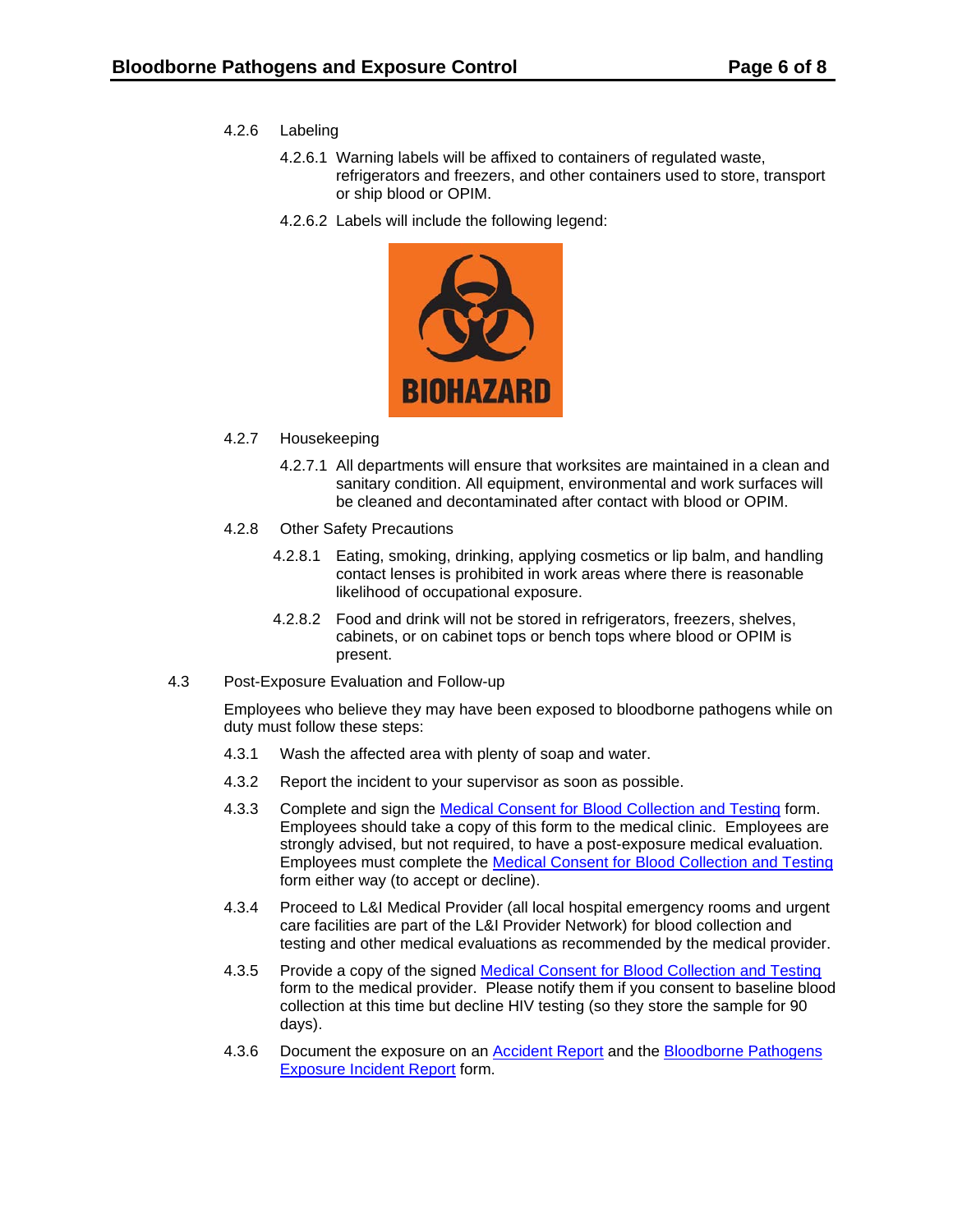4.3.7 Email the completed forms to [accidentreport@ccs.spokane.edu](mailto:accidentreport@ccs.spokane.edu) within 24 hours of the exposure incident. This includes the Accident Report form, Bloodborne Pathogens Exposure incident form, and Medical Consent for Blood Collection and Testing form.

# **5.0 Training**

- 5.1 Training must be provided to all covered employees at the time of hire (before assignment to job duties that may result in exposure to blood or OPIM) and annually thereafter.
- 5.2 Training must be provided at no cost to employees and during working hours.
- 5.3 Training must include all elements listed in [WAC 296-823-12005\(5\).](http://apps.leg.wa.gov/WAC/default.aspx?cite=296-823-12005)
- 5.4 Supervisors may use an electronic training presentation (video, PPT) as long as someone who can answer questions is available (phone, email, or in person) during the training.
- 5.5 Departments with covered employees must ensure all training is recorded (date, time, and length).
- 5.6 All covered employees must complete the [Hepatitis B Immunization Consent/Waiver](https://shared.spokane.edu/ccsglobal/media/Global/FormsA-Z/ccs-12-105.pdf) as part of their initial training.

#### **6.0 Hepatitis B (HBV) Vaccinations**

- all covered employees who have not already been vaccinated. Vaccinations must be 6.1 Departments with covered employees must make an HBV vaccination series available to offered at the time of hire or before an employee is assigned job duties with exposure to OPIM.
- 6.2 Use the **Hepatitis B Immunization Consent/Waiver** form. Send a copy of the completed form to the HR office at MS1004.

# **7.0 Record Keeping**

- 7.1 The personnel file of each employee identified as at-risk for occupational exposure contains documentation regarding hepatitis B immunization status, including all vaccination dates.
- 7.2 Each employee identified as at-risk for occupational exposure must sign a consentrefusal form regarding the Hepatitis B vaccine. The form will be maintained in the employee's personnel file as a record of Hepatitis B immunization status. Immunization records are not considered confidential.
- 7.3 Confidential medical records documenting all employees' exposure incidents and medical follow-up will be maintained by CCS for the duration of employment plus 30 years.
- **8.0** CCS will ensure that employee medical records documenting medical follow-up to exposure incidents remain confidential and are disclosed or reported only with the employee's written consent to any person within or outside the work place except as required by regulation or law.

# **9.0 Resources**

- 9.1 [WAC 296-823, Occupational Exposure to Bloodborne Pathogens](http://apps.leg.wa.gov/WAC/default.aspx?cite=296-823)
- 9.2 L&I Bloodborne Pathogens (BBPs, Needlesticks)